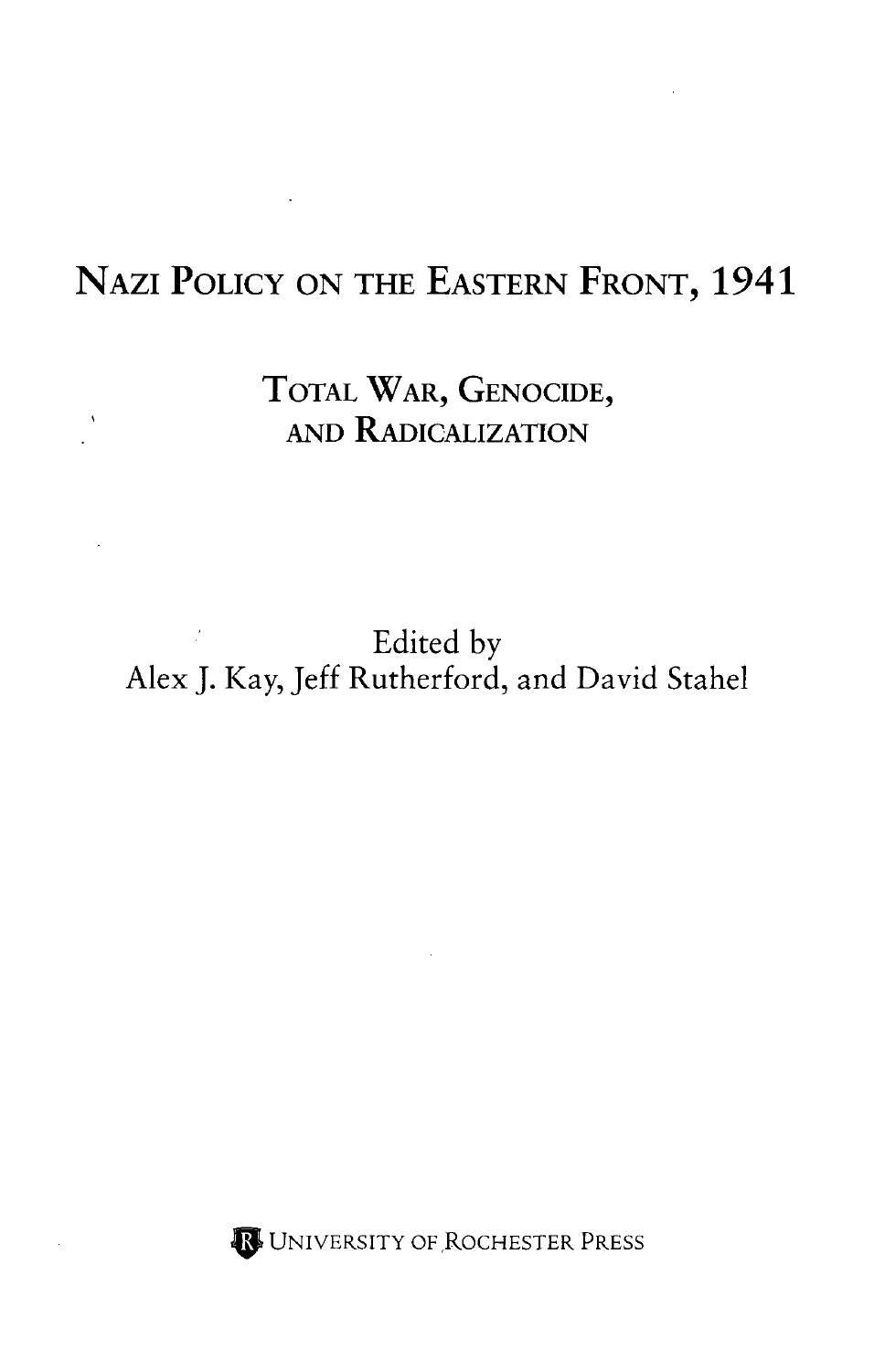## **CONTENTS**

 $\Delta \sim 10^{11}$ 

l,

|                              | List of Illustrations                                                                                                                                                           |              |
|------------------------------|---------------------------------------------------------------------------------------------------------------------------------------------------------------------------------|--------------|
| Foreword by Christian Streit |                                                                                                                                                                                 | iх           |
|                              | Introduction<br>Alex J. Kay, Jeff Rutherford, and David Stahel                                                                                                                  | $\mathbf{1}$ |
| $\mathbf{1}$                 | Radicalizing Warfare: The German Command and the<br>Failure of Operation Barbarossa<br>David Stahel                                                                             | 19           |
| 2                            | Urban Warfare Doctrine on the Eastern Front<br>Adrian E. Wettstein                                                                                                              | 45           |
| 3                            | The Wehrmacht in the War of Ideologies: The Army and<br>Hitler's Criminal Orders on the Eastern Front<br>Felix Römer                                                            | 73           |
| 4                            | "The Purpose of the Russian Campaign Is the Decimation of<br>the Slavic Population by Thirty Million": The Radicalization<br>of German Food Policy in Early 1941<br>Alex J. Kay | 101          |
| 5.                           | The Radicalization of German Occupation Policies:<br>The Wirtschaftsstab Ost and the 121st Infantry Division in<br>Pavlovsk, 1941<br>Jeff Rutherford                            | 130          |
| 6                            | The Exploitation of Foreign Territories and the<br>Discussion of Ostland's Currency in 1941<br>Paolo Fonzi                                                                      | 155          |
| $7^{\circ}$                  | Axis Collaboration, Operation Barbarossa, and the<br>Holocaust in Ukraine<br>Wendy Lower<br><b>CONTRACTOR</b>                                                                   | 186          |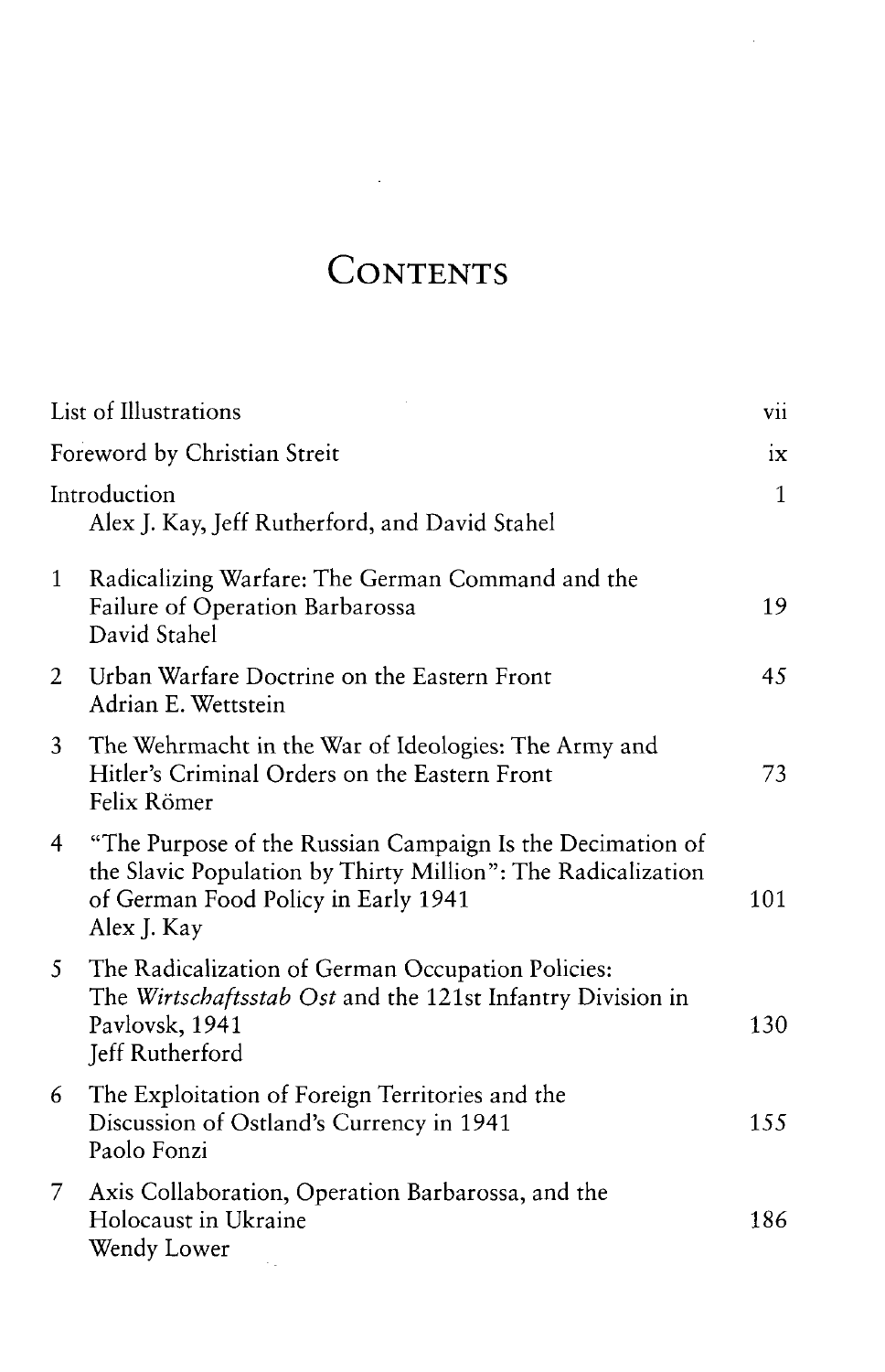| V <sub>1</sub>                                | Contents                                                                                                                              |     |
|-----------------------------------------------|---------------------------------------------------------------------------------------------------------------------------------------|-----|
| 8                                             | The Radicalization of Anti-Jewish Policies in<br>Nazi-Occupied Belarus<br>Leonid Rein                                                 | 220 |
| 9                                             | The Minsk Experience: German Occupiers and<br>Everyday Life in the Capital of Belarus<br>Stephan Lehnstaedt                           | 240 |
|                                               | 10 Extending the Genocidal Program: Did Otto Ohlendorf<br>Initiate the Systematic Extermination of Soviet "Gypsies"?<br>Martin Holler | 267 |
|                                               | 11 The Development of German Policy in Occupied France,<br>1941, against the Backdrop of the War in the East<br>Thomas J. Laub        | 289 |
|                                               | Conclusion: Total War, Genocide, and Radicalization<br>Alex J. Kay, Jeff Rutherford, and David Stahel                                 | 314 |
| Appendix: Comparative Table of Ranks for 1941 |                                                                                                                                       | 321 |
| Selected Bibliography                         |                                                                                                                                       | 323 |
| <b>List of Contributors</b>                   |                                                                                                                                       | 341 |
| Index                                         |                                                                                                                                       | 345 |
|                                               |                                                                                                                                       |     |

 $\label{eq:2.1} \mathcal{L}(\mathcal{L}^{\text{max}}_{\mathcal{L}}(\mathcal{L}^{\text{max}}_{\mathcal{L}})) \leq \mathcal{L}(\mathcal{L}^{\text{max}}_{\mathcal{L}}(\mathcal{L}^{\text{max}}_{\mathcal{L}}))$ 

 $\langle \cdot, \cdot \rangle$